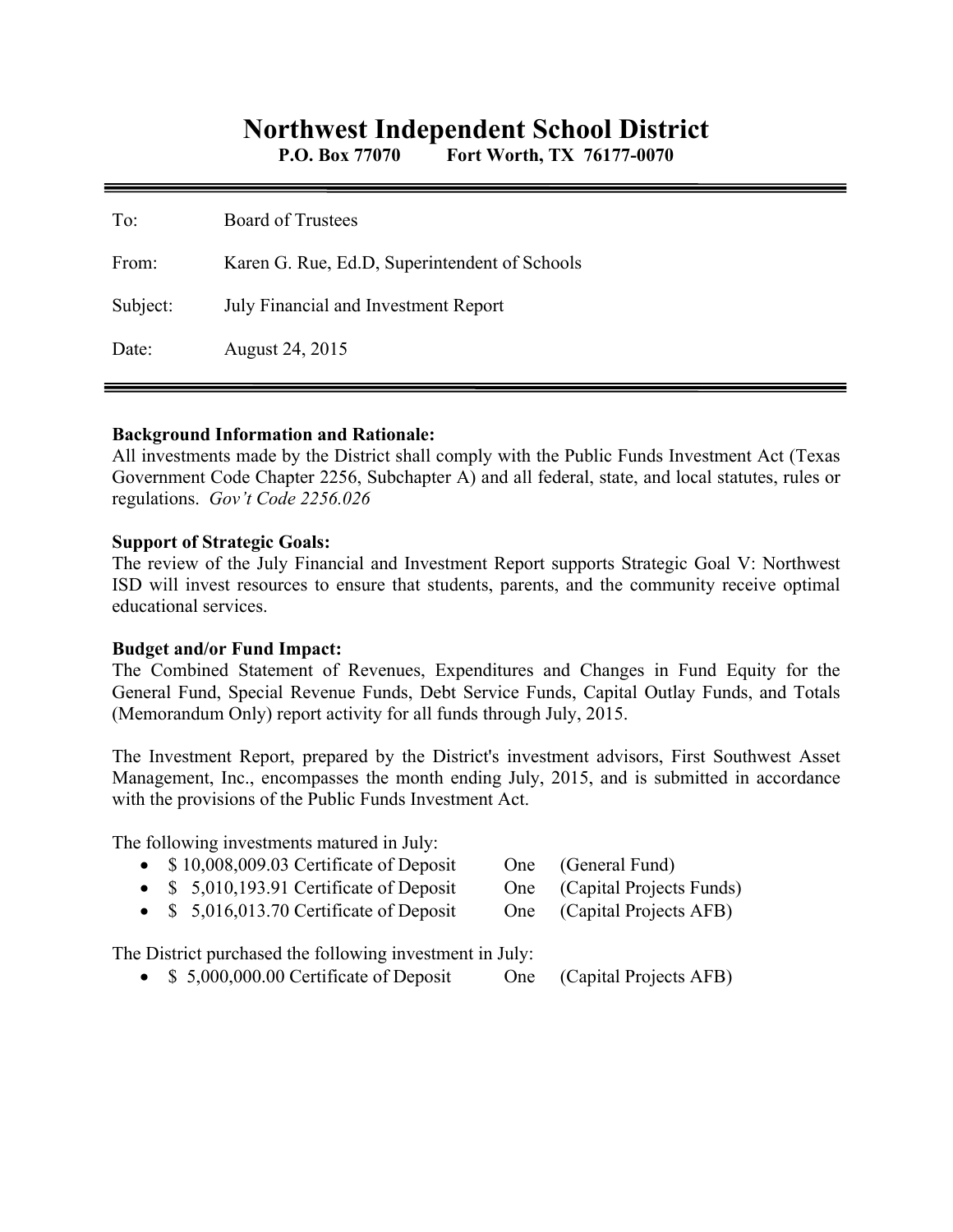Investments for the District's General Fund, Debt Service Funds, Capital Projects Funds, and Internal Service Funds total \$212,547,321.73 as of July 31, 2015.

|                               | Yield           |                     |
|-------------------------------|-----------------|---------------------|
|                               | to              |                     |
| <b>Fund</b>                   | <b>Maturity</b> | <b>Market Value</b> |
| General Fund                  | 0.334%          | \$92,227,257.42     |
| Special Revenue Funds         | 0.305%          | 1,167,606.49        |
| Debt Service Funds            | 0.270%          | 42,058,128.41       |
| <b>Capital Projects Funds</b> | 0.254%          | 39,570,347.61       |
| Capital Projects Funds - AFB  | 0.386%          | 37,523,981.80       |
| Total                         | 0.315%          | \$212,547,321.73    |

Board Policy states that, "The investment portfolio shall be diversified in terms of investment instruments, maturity scheduling, and financial institutions to reduce risk of loss resulting from over concentration of assets in a specific class of investments, specific maturity, or specific issuer."

The District portfolio is concentrated in terms of **investment instruments** (Certificates of Deposit). These concerns are addressed by the low risk nature of the certificates of deposit and the maintenance of collateral by the various financial institutions to guarantee the safety of the investments.



| <b>Portfolio Composition by Security Type</b> |       | <b>Portfolio Composition by Issuer</b> |       |  |
|-----------------------------------------------|-------|----------------------------------------|-------|--|
| Local Government Investment Pool              | $5\%$ | TexPool                                | $5\%$ |  |
| Certificates of Deposit                       | 78%   | EastWest                               | 52%   |  |
| <b>Bank Deposit</b>                           | 16%   | Compass                                | 16%   |  |
|                                               |       | Greenhank                              | 120%  |  |

## **Portfolio Composition by Issuer**

| Local Government Investment Pool | $5\%$ | TexPool   | $5\%$ |
|----------------------------------|-------|-----------|-------|
| Certificates of Deposit          | 78%   | EastWest  | 52%   |
| Bank Deposit                     | 16%   | Compass   | 16%   |
|                                  |       | Greenbank | 12%   |
|                                  |       | Plains    | $9\%$ |
|                                  |       | Woodhaven | $5\%$ |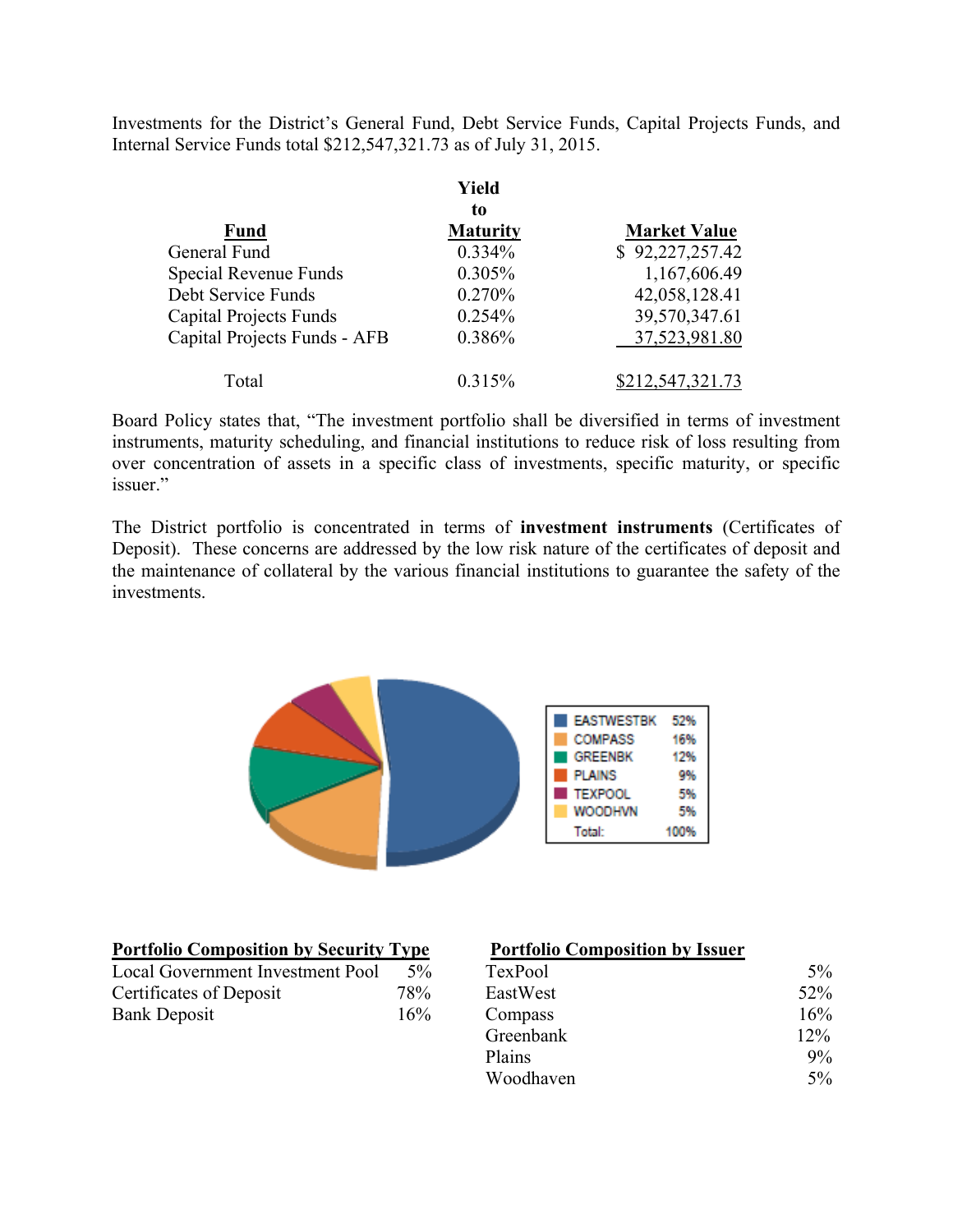

The District portfolio is diversified in terms of **maturity scheduling:**

|                 | <b>Maturity Schedule</b> |                 |
|-----------------|--------------------------|-----------------|
| $0 - 3$ Months  | $22\%$                   | \$45,804,175.67 |
| $3 - 6$ Months  | 42%                      | 90,112,044.52   |
| $6 - 9$ Months  | $17\%$                   | 36,069,615.69   |
| $9 - 12$ Months | 19%                      | 40,561,485.85   |

The District portfolio currently outperforms all the **benchmark comparisons**.



Note 1: CMT stands for Constant Maturity Treasury. This data is published in Federal Re: al Release H.15 and re age of all actively traded Treasury s ng until maturity. This is a ng that time re standard industry benchmark for Treasury securities. The CMT benchmarks are moving averages. The 3-month CMT is the daily average for the<br>1-year and 2-year CMT's are the daily averages for the previous 12-months. .<br>vious 3 months, the 6-month CMT is the daily average for the previous 6 months, and the

Note 2: Benchmark data for TexPool is the monthly average yield.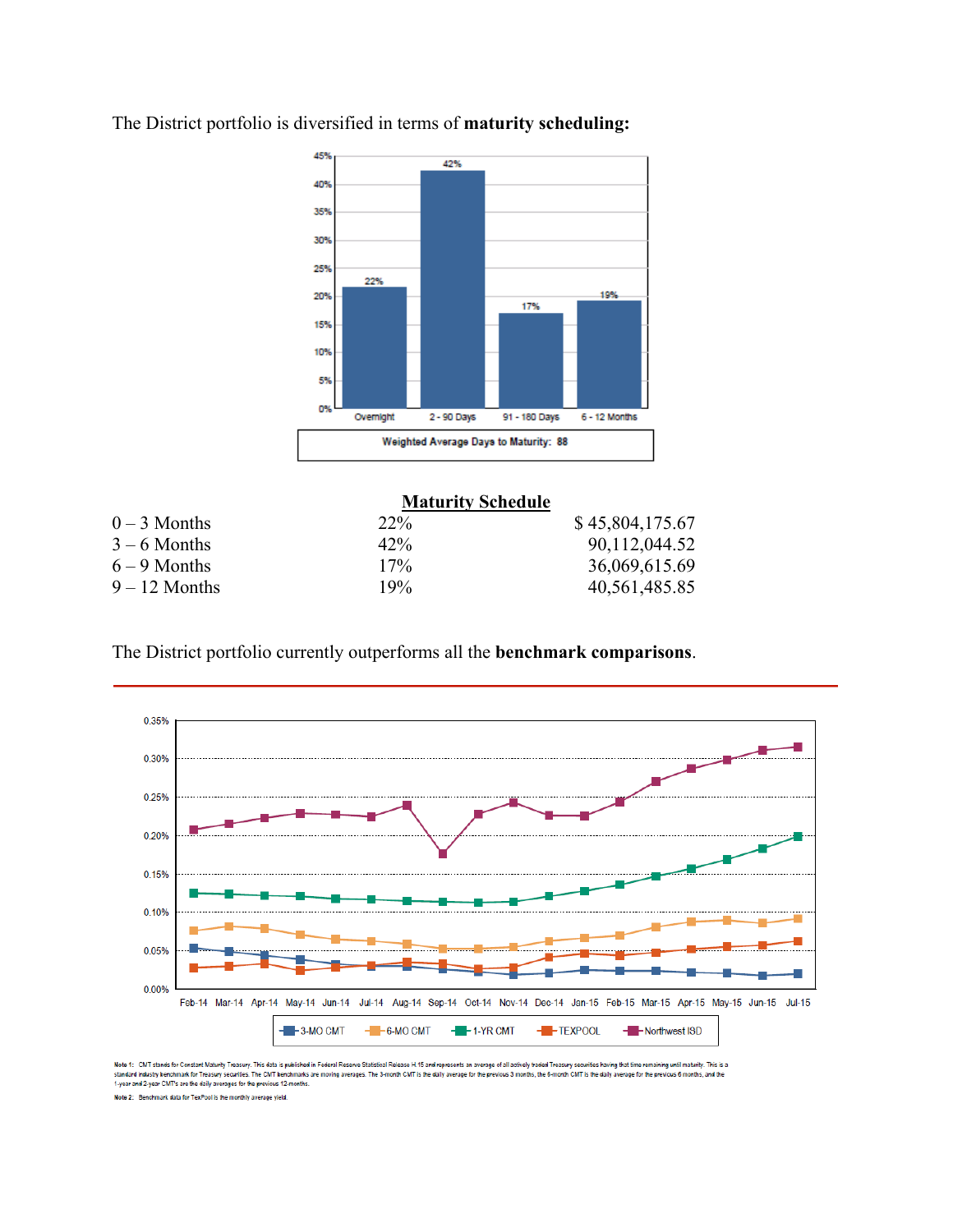

## The **TexPool Economic & Market Commentary for August, 2015**, notes that,

## **Month in Cash: How times have changed**

The incessant buzz surrounding whether the Federal Reserve will or won't initiate liftoff in September, got us thinking about how much times have changed. We can recall a meeting years ago in the board room on the 27th floor of our Downtown office building. It was with members of the New York Federal Reserve Bank, and the discussion centered on the possibility the target funds rate, 1% at the time, could be lowered another 25 basis points to 0.75% … 0.75%!

We thought that was madness; now, we'd be jumping for joy over such a rate! And, frankly, we believe we will get to 0.75% at some point next year, likely in the first half of 2016. We also think the Fed will initiate its first increase in the funds rate in nine years at its meeting next month, the noise surrounding its late July post-meeting statement notwithstanding. If you strip that statement down, there were less than 10 word changes, with a lot of consternation focused on the addition of the word "some,'' as in policymakers need to see "some" further improvement in the labor markets to justify a rate hike. Honestly, this all sounds like word sniffing to me.

Based on the economic data and events since the Fed met in June and signaled a September move (July's was a non-press conference, non-forecast meeting, which is why there was so much obsession over word changes), it doesn't appear to me that policymakers are wavering. Fed Chair Janet Yellen's biannual comments to Congress last month, as well as those from other Fed governors, were supportive of a September move. And despite a few bumps, most notably in manufacturing, the stream of economic news has been pretty good. The latest GDP report showed consumer spending picking up and housing continuing to improve. Outside of stubbornly modest wage gains, the labor market continues to act as if it's the 1990s.

We do think the Fed will tread very gingerly once it begins to move. Our scenario sees a rate hike of 25 basis points or so every second or third meeting, starting with September as opposed to December, as some are currently suggesting. Given the cash-flow complications and all the funding and window-dressing moves that occur in the money market toward the end of every